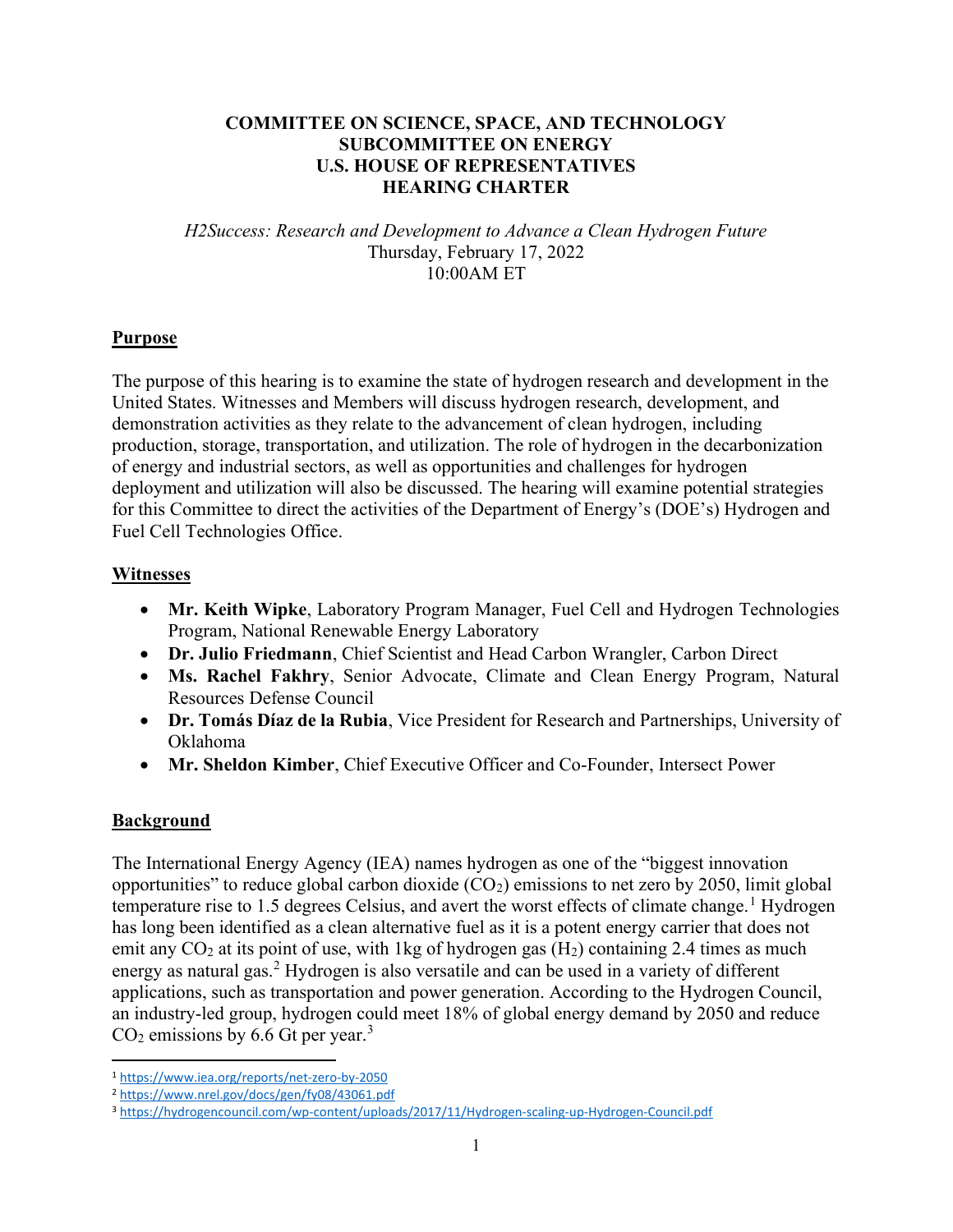The United States produces more than 10 million metric tons (MMT) of hydrogen annually, with approximately 60% of hydrogen manufactured in "dedicated" facilities as the primary product. Global hydrogen production was approximately 70 MMT in 2019 and global demand stood at 90 MMT in 2020. Almost all hydrogen produced globally is currently used for ammonia and fertilizer production or petrochemical refineries.<sup>4</sup>

#### Hydrogen Production

There are a variety of hydrogen production processes, with the most widely used commercial method being steam-methane reforming (SMR). Through this process, hydrogen is extracted from a reaction between a methane source, usually natural gas, and high-temperature steam. This process is currently very carbon intensive, producing 9 kg of  $CO<sub>2</sub>$  per kg of hydrogen.<sup>5</sup> However, research shows that if carbon capture and storage (CCS) is coupled to SMR, emissions can fall to  $\sim$ 2.5kg of CO<sub>2</sub> per kg of hydrogen.<sup>6</sup> This method of hydrogen production is often referred to as "blue" hydrogen. Globally 76% of hydrogen is produced through SMR (without CCS), while in the US it's  $95\%$ .<sup>4</sup>

Coal gasification, another commercially used method to produce hydrogen, involves reacting coal with oxygen and steam under high pressures and temperatures to extract hydrogen, which is extremely carbon intensive. The hydrogen produced through this method is referred to as "black" or "brown" hydrogen.<sup>7</sup> Currently 22% of the global hydrogen production is achieved through coal gasification and accounts for 4% of US production.<sup>4</sup>

The last commercially used method is electrolysis, which uses electricity to split water into hydrogen and oxygen. Electrolysis generates no direct greenhouse emissions, and if the input electricity is generated through zero emission energy sources, then there are no  $CO<sub>2</sub>$  emissions associated with the process and it results in what is known as "green" hydrogen. Only 2% of global hydrogen production comes from electrolysis and 1% of US production.<sup>4</sup>

The Department of Energy (DOE) is pioneering a variety of additional methods for hydrogen production technologies that are still in the early stages of research and development. The most promising methods are biological hydrogen production, biomass and waste conversion, photoelectrochemical water splitting, and solar thermal water splitting.<sup>8,9</sup>

Hydrogen production currently accounts for 6% of global natural gas use, 2% of coal consumption, and 830 MtCO<sub>2</sub> of annual CO<sub>2</sub> emissions.<sup>10</sup>

<sup>4</sup> https://www.energy.gov/sites/prod/files/2020/07/f76/USDOE\_FE\_Hydrogen\_Strategy\_July2020.pdf

<sup>5</sup> https://greet.es.anl.gov/publication-smr\_h2\_2019

<sup>6</sup> https://www.catf.us/2021/09/we-need-blue-hydrogen-and-we-need-to-get-it-right/

<sup>7</sup> https://www.rff.org/publications/reports/decarbonizing-hydrogen-us-power-and-industrial-sectors/

<sup>8</sup> https://www.energy.gov/eere/fuelcells/hydrogen-production

<sup>9</sup> https://www.nrel.gov/hydrogen/hydrogen-production-delivery.html

<sup>10</sup> https://www.iea.org/fuels-and-technologies/hydrogen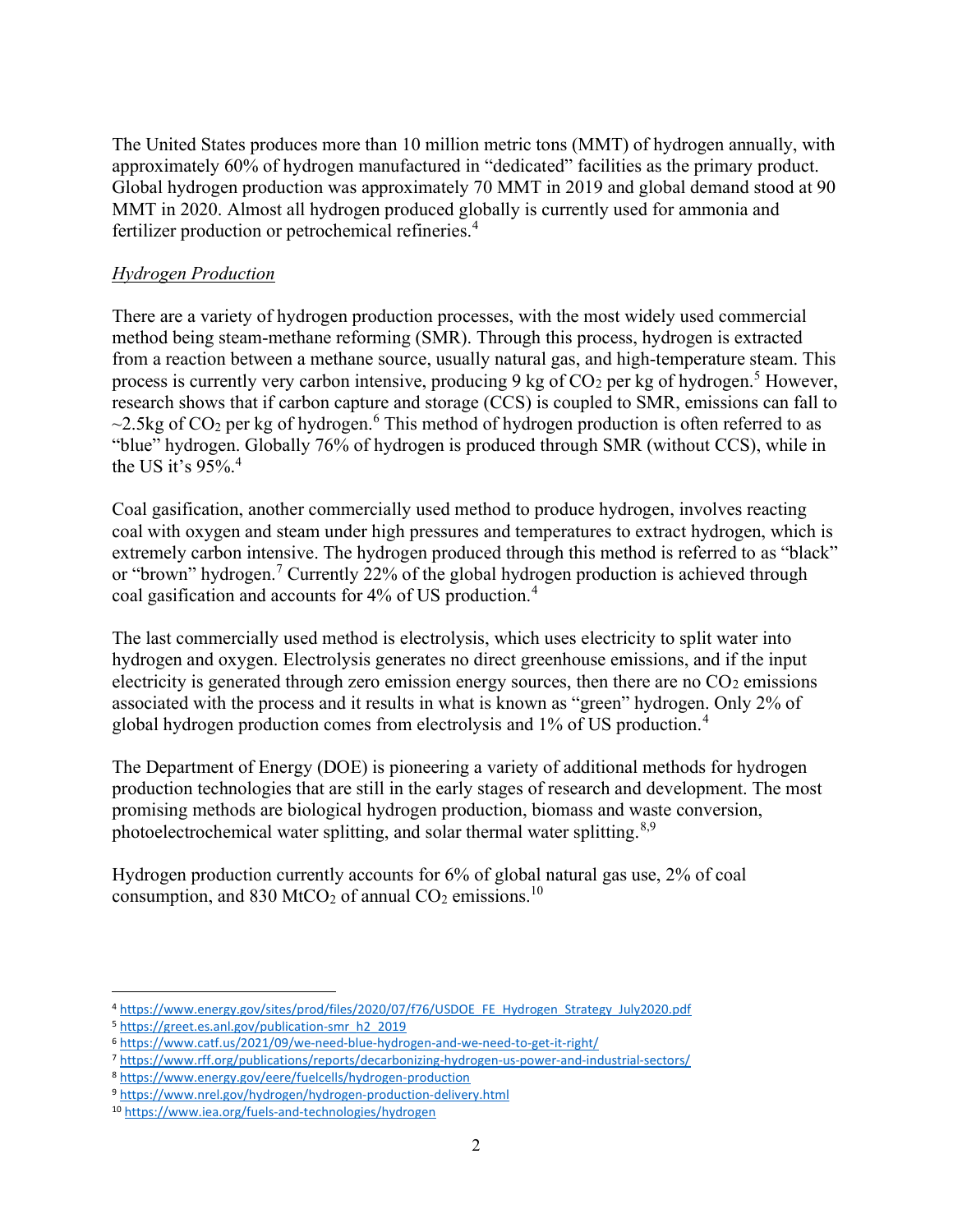#### Hydrogen Storage and Transportation

Hydrogen storage, transportation, and distribution are some of the challenges facing hydrogen integration into the overall energy economy system. Hydrogen has low-volumetric energy density at room conditions and can permeate metal-based materials, making storage and transportation difficult.<sup>4</sup>

Hydrogen is typically stored as a gas or a liquid. Storage options include compression or cryogenic systems, chemical production systems, such as ammonia, nanomaterial-based storage, and geological storage. Currently, the most common way to store large amount of hydrogen is in cryogenic systems. However, cryogenic systems require component compression and cooling systems, making them difficult and expensive to operate.<sup>11</sup>

Gaseous hydrogen is usually transported via pipelines or tube trailers, and liquid hydrogen is moved by road tankers. In the US, most hydrogen is transported using dedicated infrastructure, currently consisting of 1,608 miles of active pipeline.<sup>12</sup> More than 90% of these pipelines are located along the Gulf cost of Texas, Louisiana, and Alabama, serving refineries and ammonia plants in the region.<sup>13</sup> Several new hydrogen pipelines are being considered in different parts of the US to meet the demand for hydrogen.

## Hydrogen Utilization

Today, hydrogen is primarily used as a chemical feedstock in ammonia, food, and drug production. It is also used in processes such as crystal growth, metal production, and thermal processing. However, research shows that hydrogen can be used to also to decarbonize several hard-to-abate industrial sectors, including petrochemical and cement, iron, and steel production.<sup>4</sup> In the case of steelmaking, approximately 7% to 9% of global greenhouse gas emissions are due to steel manufacturing. By using hydrogen instead of coal, the conventional way to produce steel, those emissions can be dramatically reduced.<sup>14</sup>

In transportation, hydrogen-powered fuel cell vehicles offer high efficiency and low emissions. Research shows that hydrogen fuel cell vehicles can help reduce emissions for the heavy-duty and larger scale transportation sector such as trains, ships, and planes.<sup>4</sup> Lastly, hydrogen can be used for power generation and long-term storage to balance seasonal variations in electricity.<sup>15,16</sup>

## Challenges

While hydrogen possesses significant potential to replace fossil fuels and help combat climate change, several challenges remain that need to be addressed before we obtain full hydrogen implementation. The path to clean hydrogen, produced from low-carbon methods, requires

<sup>11</sup> https://www.energy.gov/eere/fuelcells/hydrogen-storage

<sup>12</sup> https://www.energy.gov/eere/fuelcells/hydrogen-pipelines

<sup>13</sup> https://www.everycrsreport.com/files/2021-03-02\_R46700\_294547743ff4516b1d562f7c4dae166186f1833e.pdf

<sup>14</sup> https://www.hydrogen.energy.gov/pdfs/hydrogen-program-plan-2020.pdf

<sup>15</sup> https://www.iea.org/reports/the-future-of-hydrogen

<sup>16</sup> https://energystorage.org/why-energy-storage/technologies/hydrogen-energy-storage/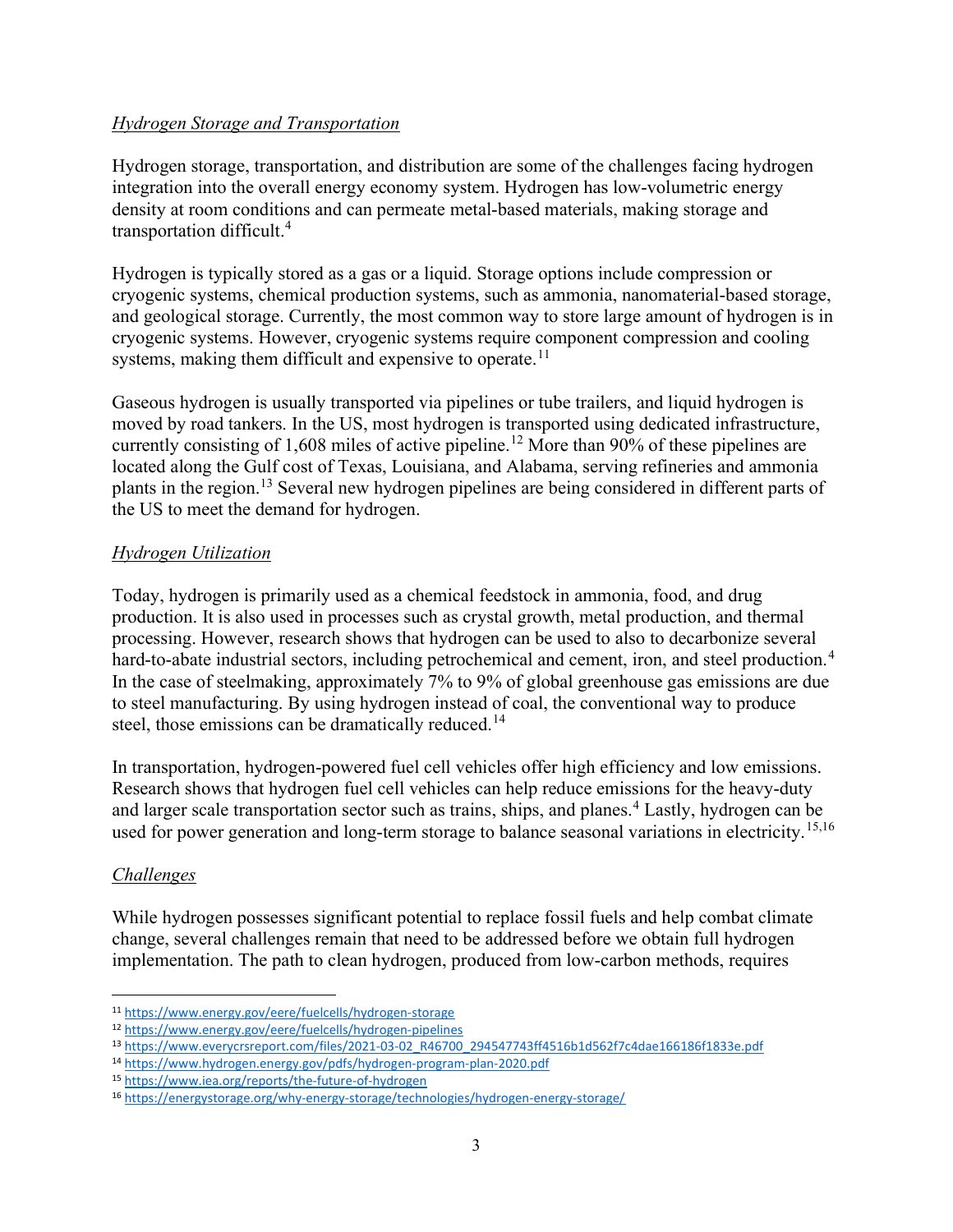solutions to continual technological concerns, cost and economics, and infrastructure needs. For example, SMR with CCS will still produce  $CO<sub>2</sub>$  emissions, and when coupled with upstream methane emissions and scaled up, this method produces significantly more emissions.<sup>17,18</sup> Electrolysis also faces the challenge of high costs, both for manufacturing and operations, and issues with energy and system efficiencies. <sup>4,19</sup> Other clean hydrogen production methods, such as biological hydrogen, are not mature technologies and require further research and development.

Other challenges include hydrogen storage, transportation, durability, costs, and safety. Storage and transportation challenges stem from hydrogen's requirement of specific materials and components to address its ability to permeate metal-based materials, which leads to leaks and raptures. Existing natural gas pipelines can only handle between 5%-20% hydrogen blends without hydrogen causing embrittlement of materials. In addition, the cost of on-board hydrogen storage systems is excessive, especially in comparison with conventional storage systems for petroleum fuels.4, 20, 21

Lastly, hydrogen is not without some environmental and health challenges. When hydrogen is combusted, it can generate  $NO<sub>x</sub>$  emissions, a harmful pollutant.  $NO<sub>x</sub>$  is shown to lead to serious damage to human health, including respiratory diseases, as well as environmental damage, such as acid rain which is known to harm sensitive ecosystems.<sup>22</sup> There are also concerns that pollution from hydrogen fuel, through combustion, could widen inequality by disproportionally impacting urban populations.<sup>23</sup>

# Infrastructure Investment and Jobs Act

The Infrastructure Investment and Jobs Act (P.L. 117-58) establishes a clean hydrogen research and development program, which provides \$8 billion over 4 years for the creation of Regional Hydrogen Hubs and requires the Secretary of Energy to develop a national energy strategy and roadmap to facilitate widescale production, processing, delivery, storage, and use of clean hydrogen.<sup>24</sup>

## Department of Energy

The Energy Policy Act of 2005 authorized DOE to be the lead federal agency for directing and integrating activities in hydrogen and fuel cell R&D. The Hydrogen and Fuel Cell Technologies Office (HTFO) is responsible for coordinating the R&D activities for DOE's Hydrogen and Fuel Cell Program. This includes activities within four DOE offices: the Office of Energy Efficiency

<sup>17</sup> https://www.nytimes.com/interactive/2019/12/12/climate/texas-methane-super-emitters.html

<sup>18</sup> https://www.pembina.org/reports/hydrogen-climate-primer-2020.pdf

<sup>19</sup> https://iopscience.iop.org/article/10.1149/MA2012-

<sup>02/5/348/</sup>pdf#:~:text=Important%20challenges%20in%20the%20further,dynamics%20of%20the%20entire%20system. <sup>20</sup> https://www.energy.gov/eere/fuelcells/hydrogen-storage-challenges

<sup>21</sup> https://www.nrel.gov/docs/fy13osti/51995.pdf

<sup>22</sup> https://www.epa.gov/no2-pollution/basic-information-about-no2#Effects

<sup>23</sup> https://www.nature.com/articles/d41586-021-01926-8

<sup>24</sup> https://www.congress.gov/bill/117th-congress/house-bill/3684/text